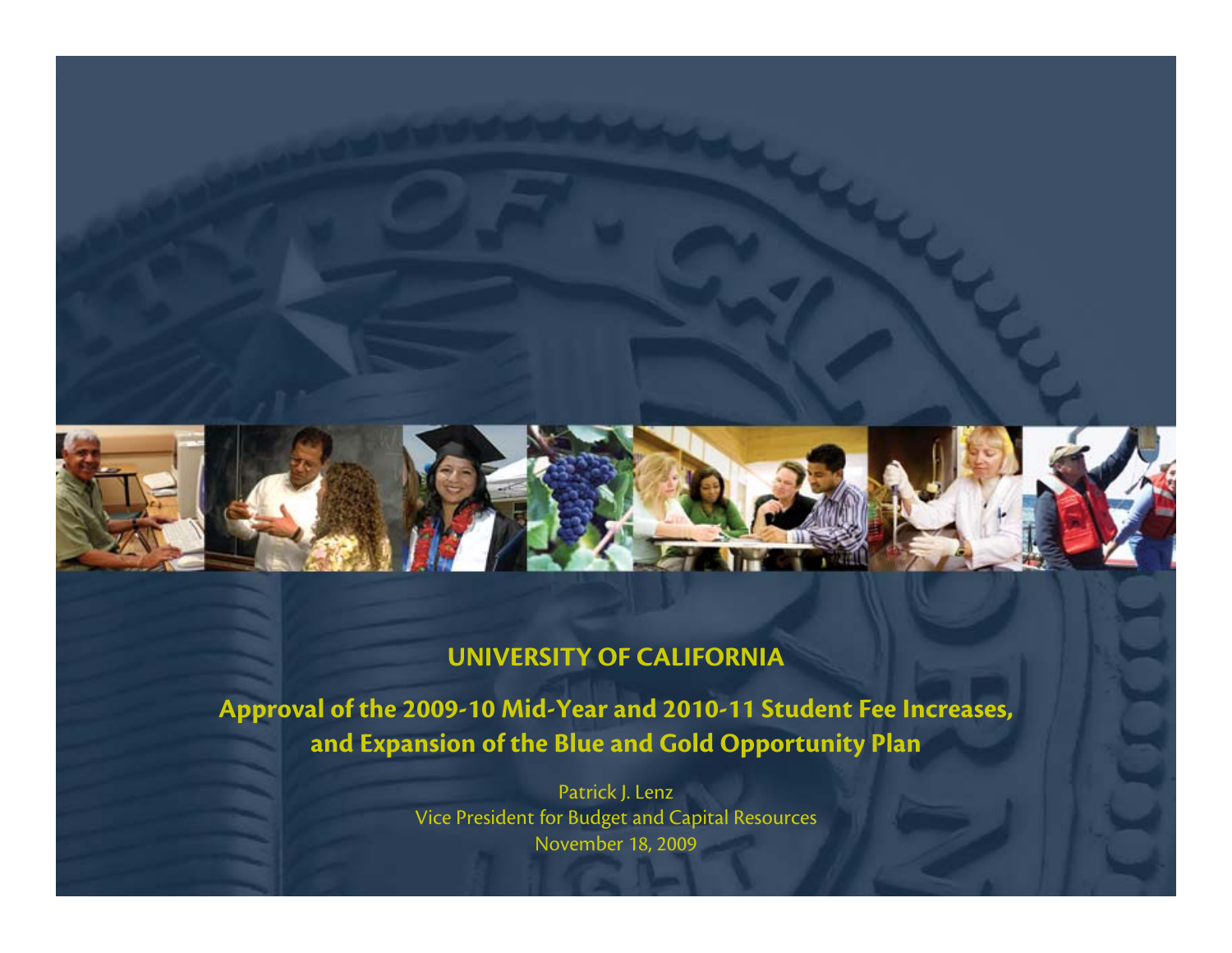## UC Budget Issues and Recommendations

- 2009-10 UC Budget (Actual)
- 2009-10 Mid-year
- 2010-11 UC Budget (Projected)
- 2010-11 Student Fee Increases
- Student Financial Aid
- Approval to Increase Blue and Gold Financial Aid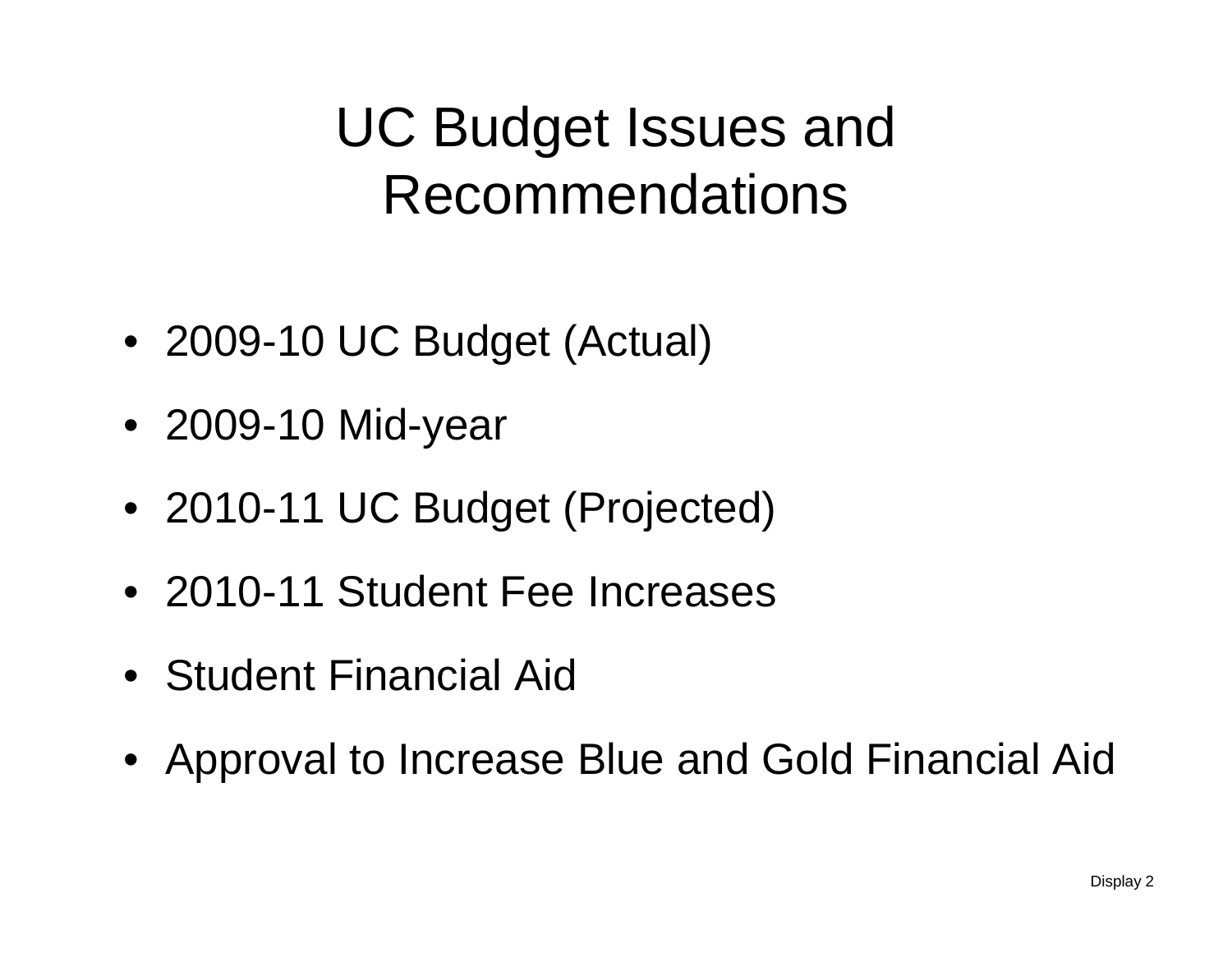#### 2009-10 UC Budget

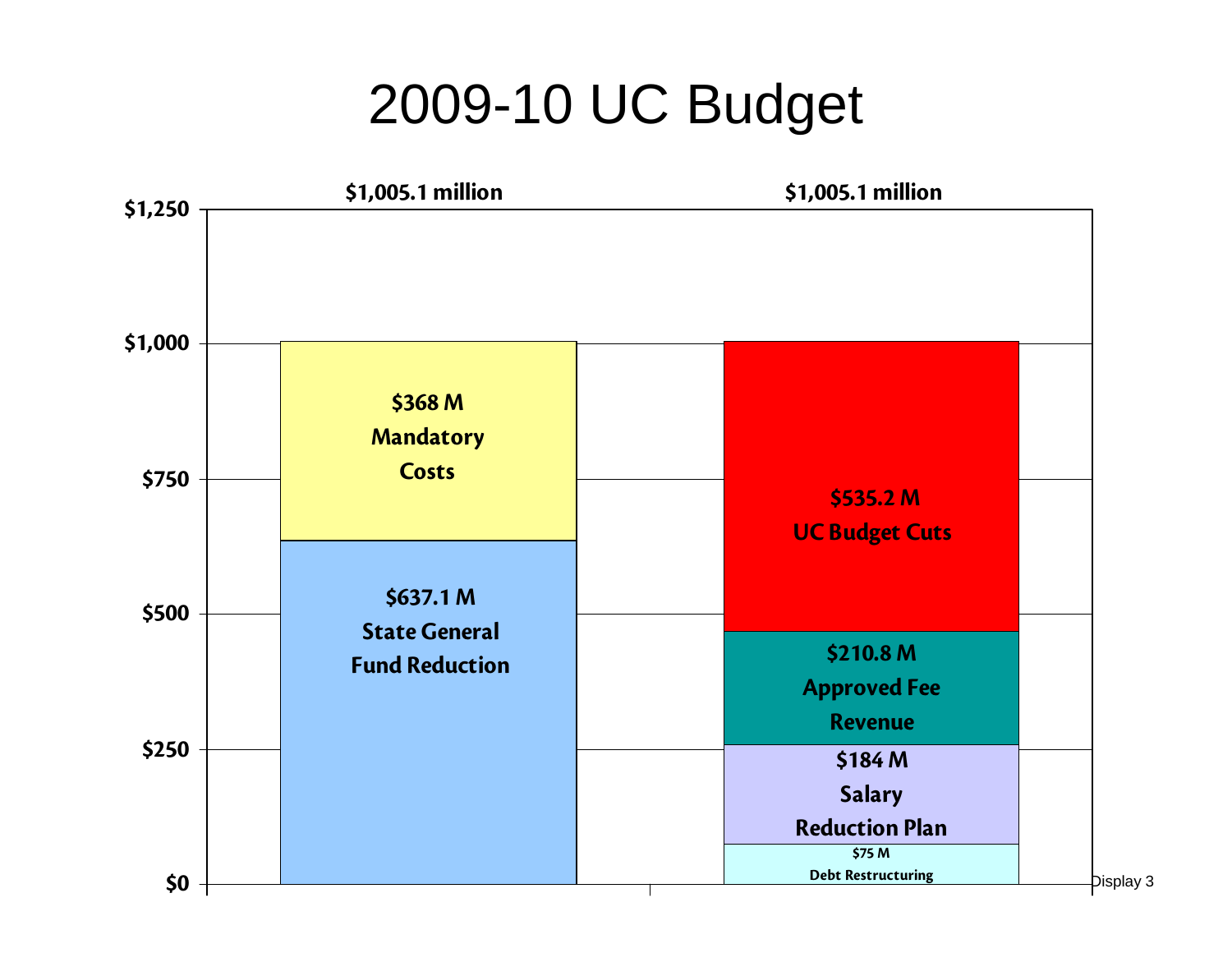#### Mid-Year Student Fee Increases

| Resident Students        | <b>Current Fee</b> | Proposed    | <b>Proposed Fee</b> |
|--------------------------|--------------------|-------------|---------------------|
|                          |                    | Increase*   |                     |
| Undergraduate            | \$7,788            | \$585       | \$8,373             |
| <b>Graduate Academic</b> | \$8,736            | \$111       | \$8,847             |
| Graduate Professional    | \$7,722-\$8,736    | \$579-\$654 | \$8,301-\$9,390     |

\*Annualized fee increases would be \$1,170, \$222, and \$1,1580-\$1,308 for resident undergraduates, graduate academics, and graduate professional students, respectively.

|           | <b>Total Revenue</b> | <b>Student</b><br><b>Financial Aid</b> | Net Revenue |
|-----------|----------------------|----------------------------------------|-------------|
| 12009-10* | \$100.2 M            | \$33.6 M                               | \$66.6 M    |

\*During 2010-11, annualized fee increases would generate \$218.7 million in total revenue, of which \$73.4 million would be set aside for financial aid, providing \$145.3 million in net revenue to help address budget issues.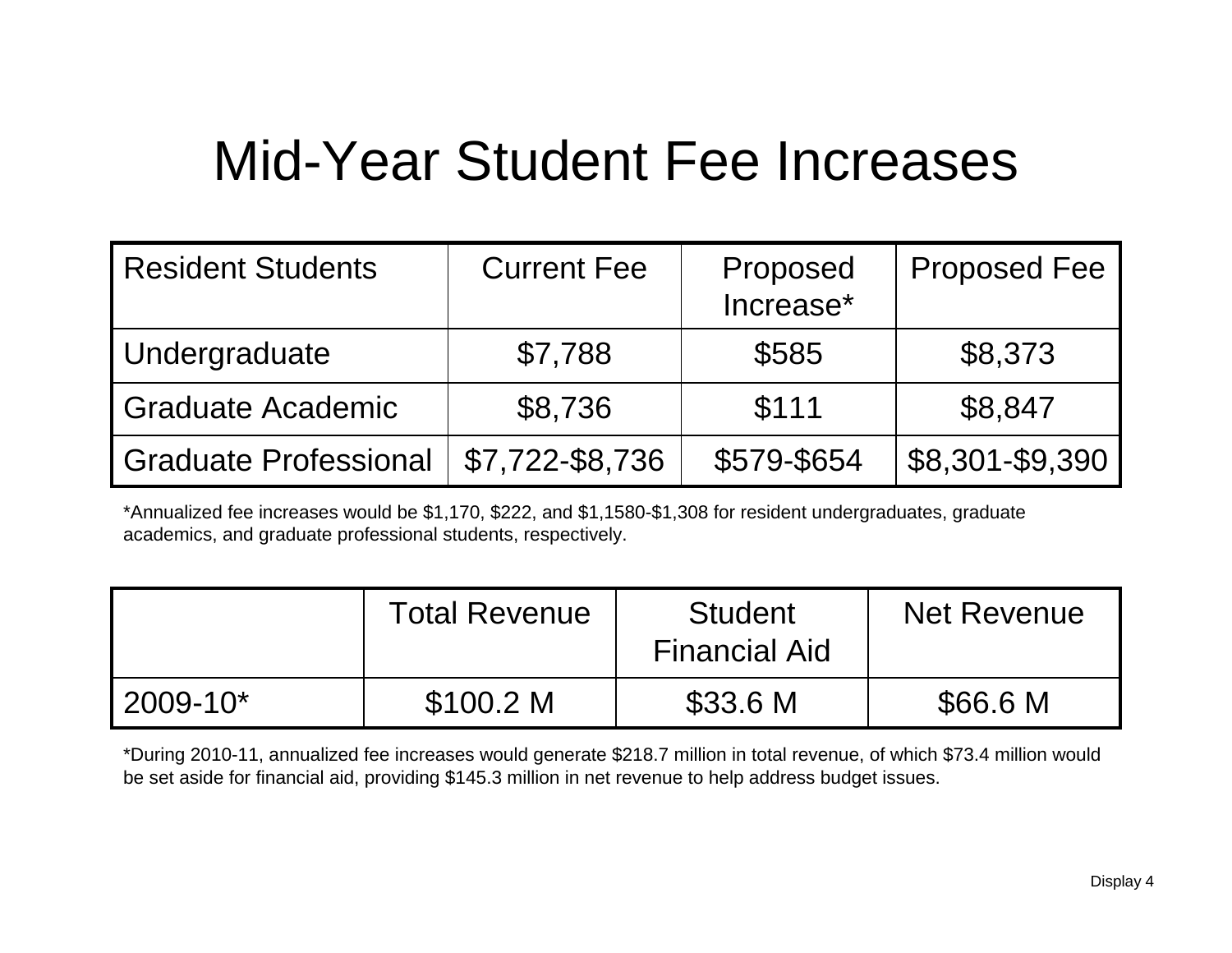#### 2009-10 UC Budget

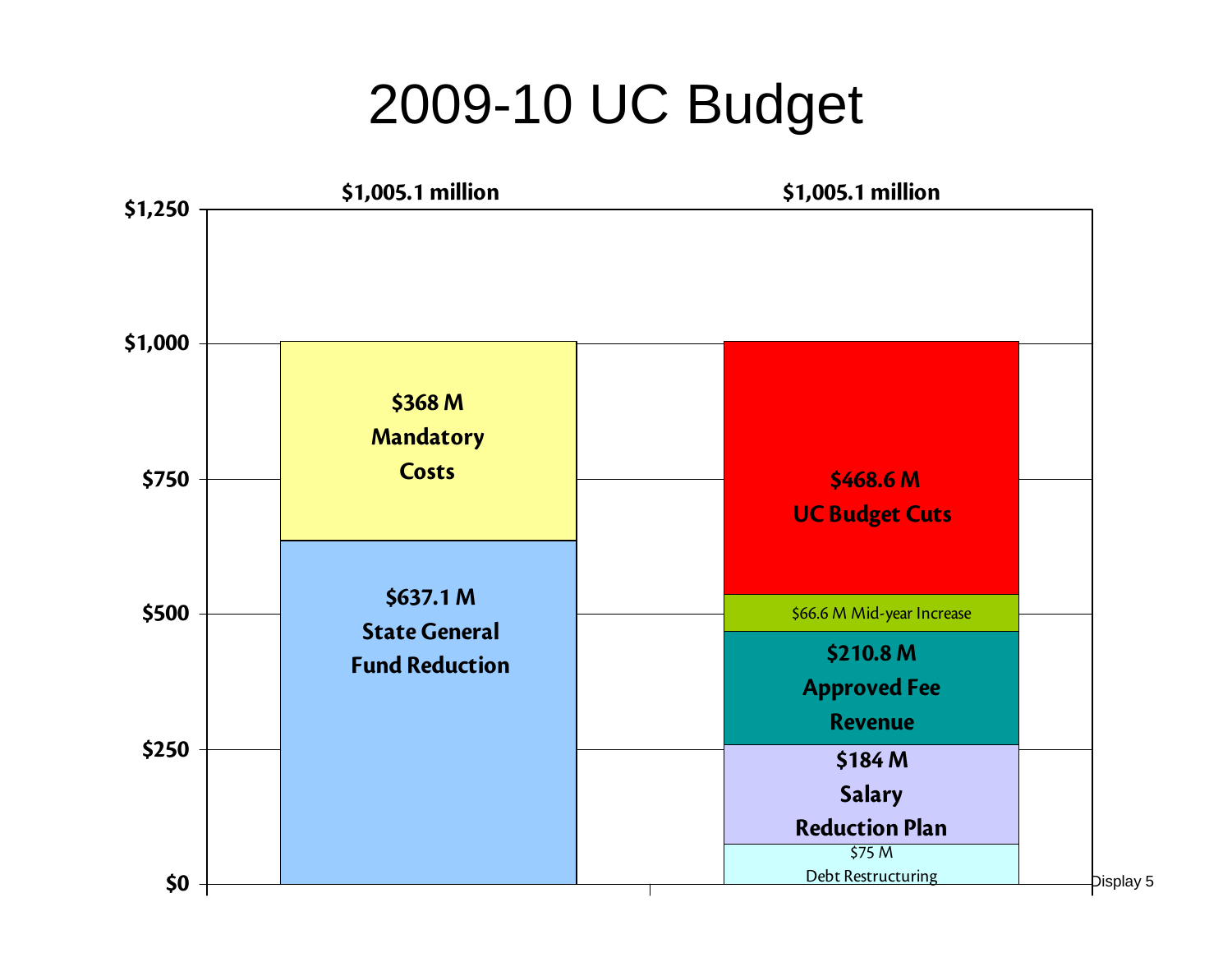## 2010-11 UC Potential Budget Reductions and Funding Issues

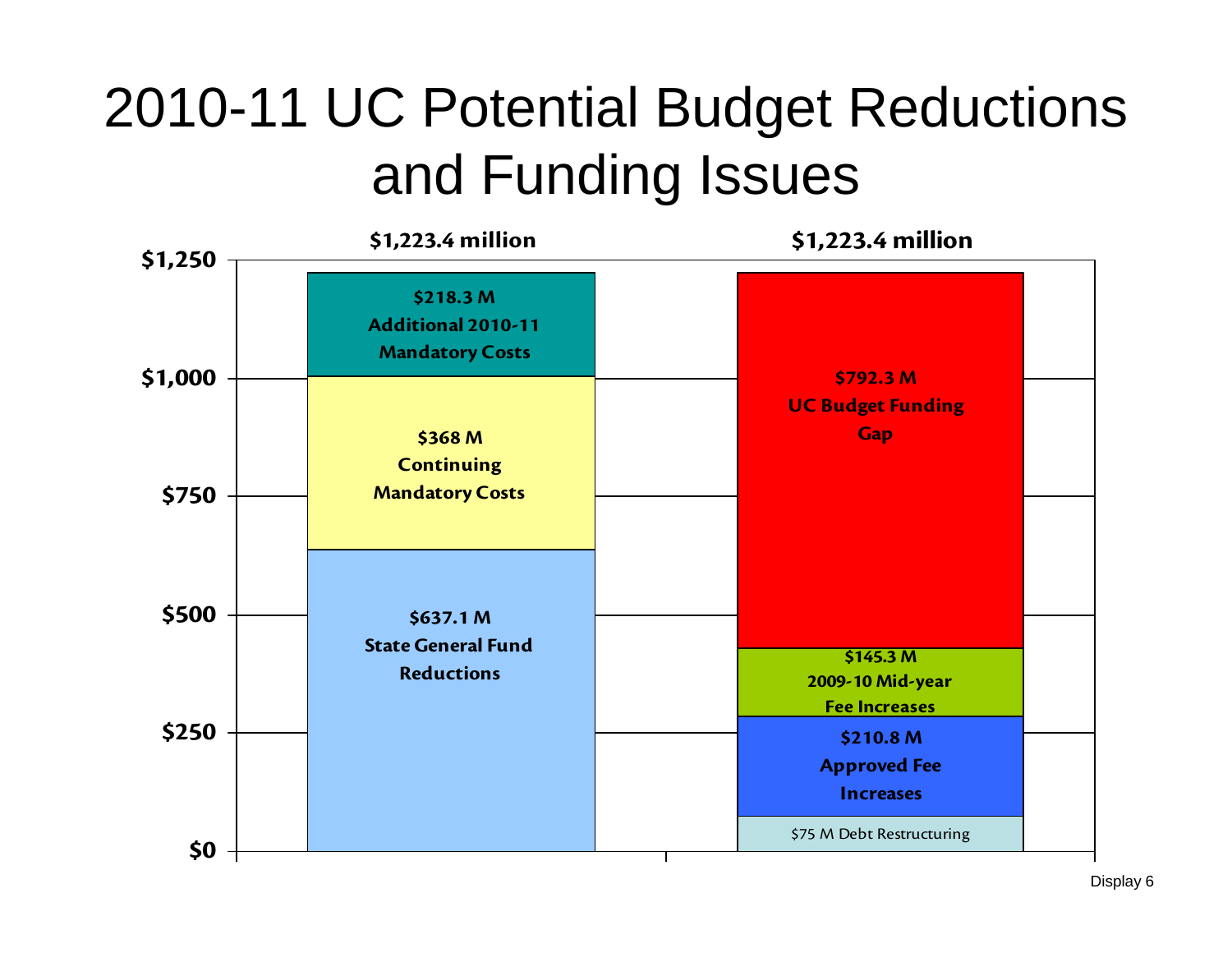#### 2010-11 State Funding Request

- Restoration of One-Time Cuts \$305.0 M • State Obligation to UCRP and
- Annuitant Health Benefits **\$109.8 M**
- Unfunded Enrollment (14,000 FTE) \$155.8 M
- Re-Investment, Academic Excellence \$332.1 M
- Health Sciences Initiatives **\$10.4 M**
- Total
- 
- \$913.1 M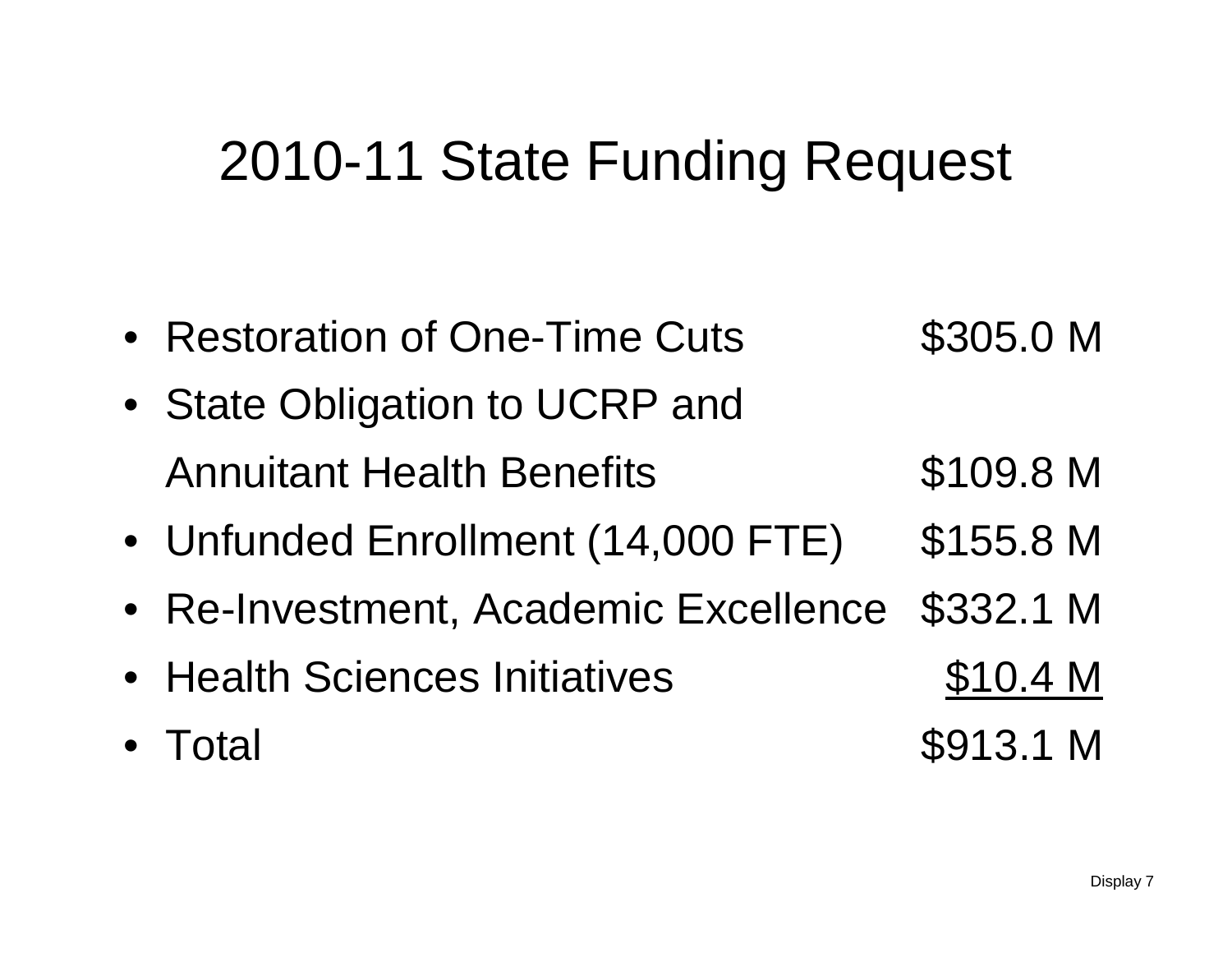### 2010-11 State Funding Request: \$305 Million

#### **2009-10 Budget Actions**

| • Special Session (Ongoing Cut)         | (\$65.5 M)  |
|-----------------------------------------|-------------|
| • Special Session (Trigger, One-Time)   | (\$50.0 M)  |
| • Special Session (Veto, One-Time)      | (\$255.0 M) |
| • May 14, Revise (Unallocated)          | (\$50.0 M)  |
| • May 14, Revise (Academic Preparation) | (\$31.3 M)  |
| • May 26, Budget Reduction              | (\$167.5 M) |
| • Conference Committee Action           | (\$17.8 M)  |
| • Subtotal                              | (\$637.1 M) |
|                                         |             |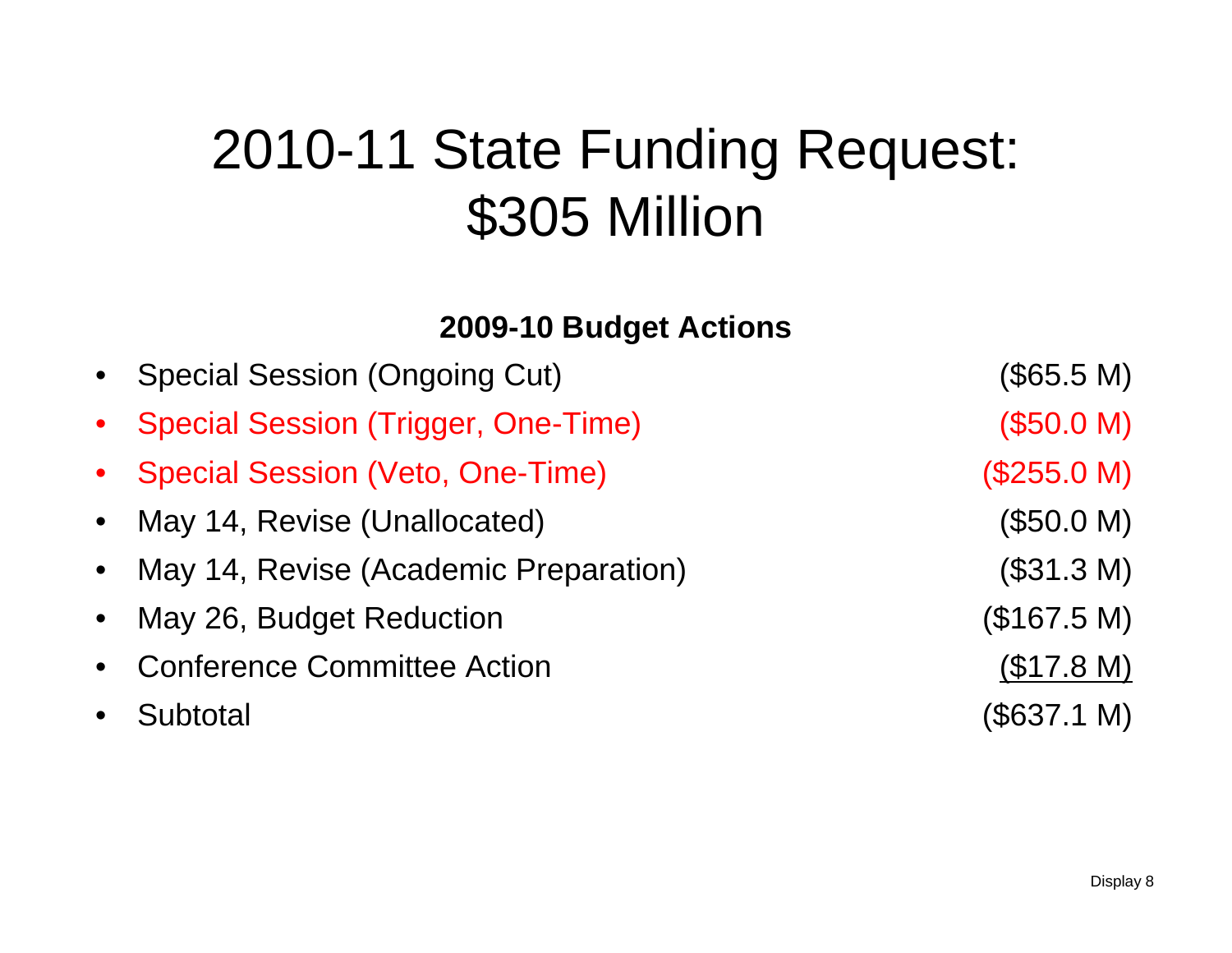## 2010-11 UC Potential Budget Reductions and Funding Issues

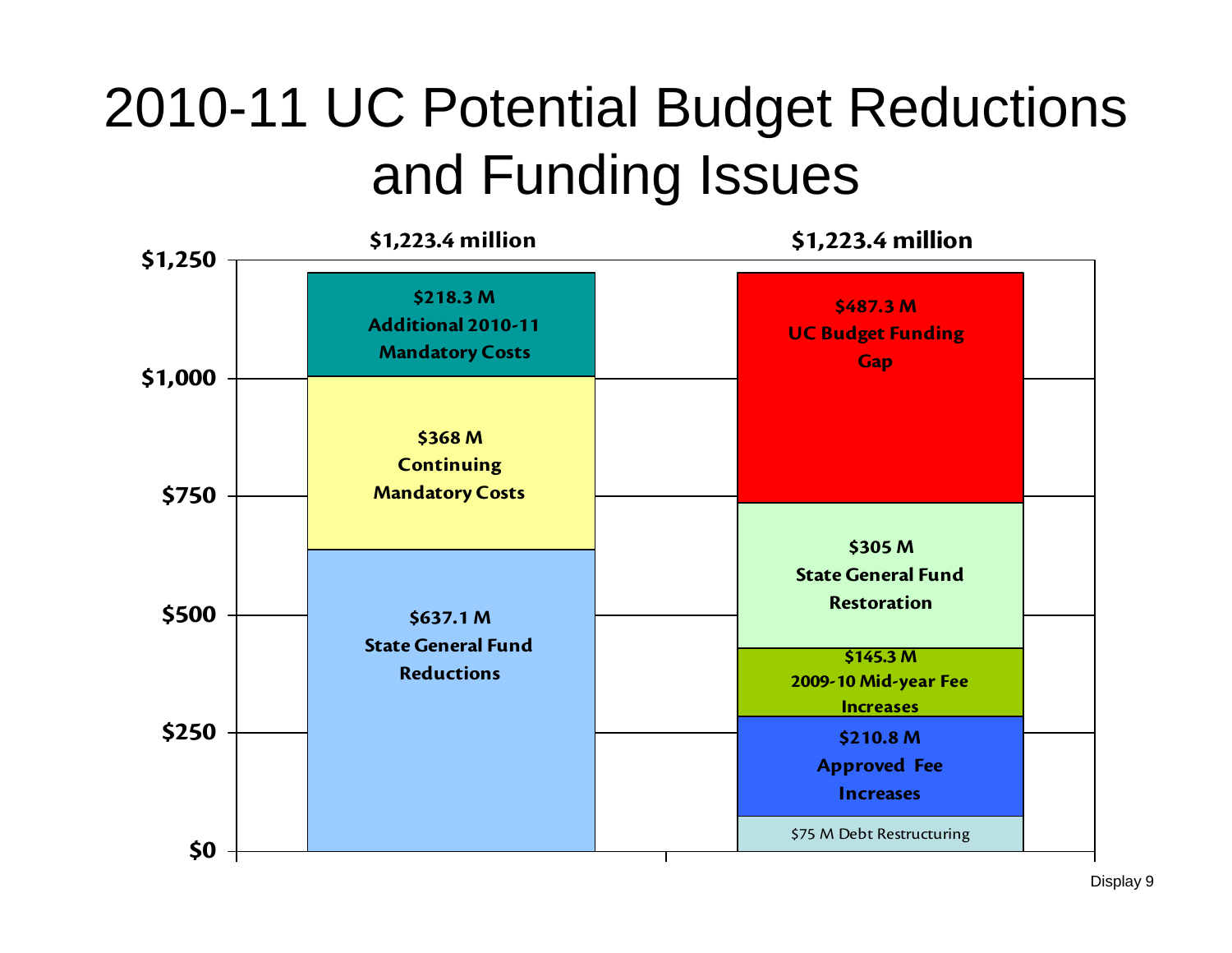#### 2010-11 Proposed Fee Increases

| <b>Resident Students</b> | 2009-10  | Proposed  | Proposed    |
|--------------------------|----------|-----------|-------------|
|                          | Fees     | Increase  | 2010-11 Fee |
| Undergraduate            | \$8,958  | \$1,344   | \$10,302    |
| Graduate Academic        | \$8,958  | \$1,344   | \$10,302    |
| Graduate Professional    | \$8,880- | $$1,332-$ | $$10,212-$  |
|                          | \$10,044 | \$1,566   | \$11,550    |

|         | <b>Total Revenue</b> | Student<br><b>Financial Aid</b> | <b>Net Revenue</b> |
|---------|----------------------|---------------------------------|--------------------|
| 2010-11 | \$286.4 M            | \$101.7 M                       | \$184.7 M          |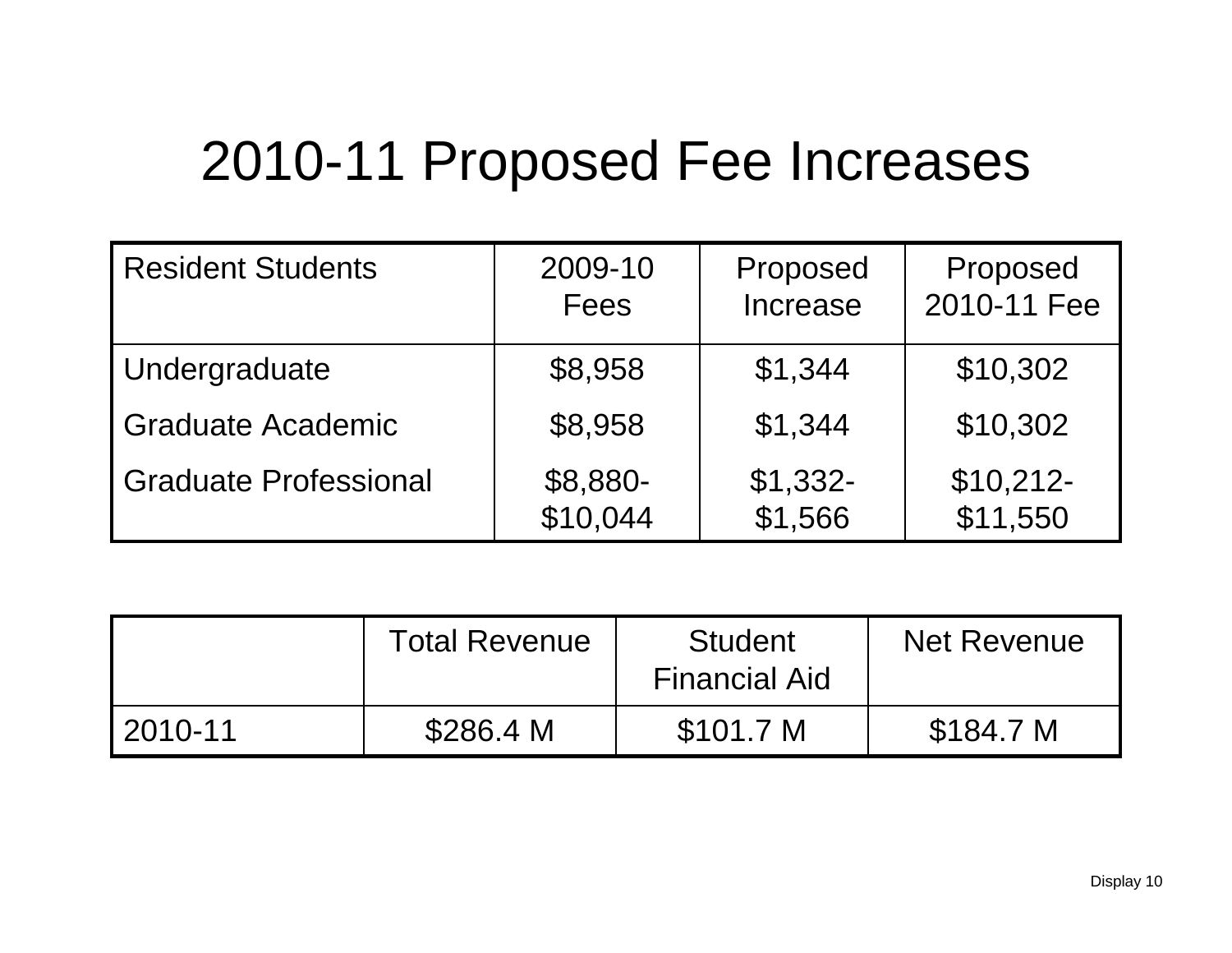## 2010-11 UC Potential Budget Reductions and Funding Issues

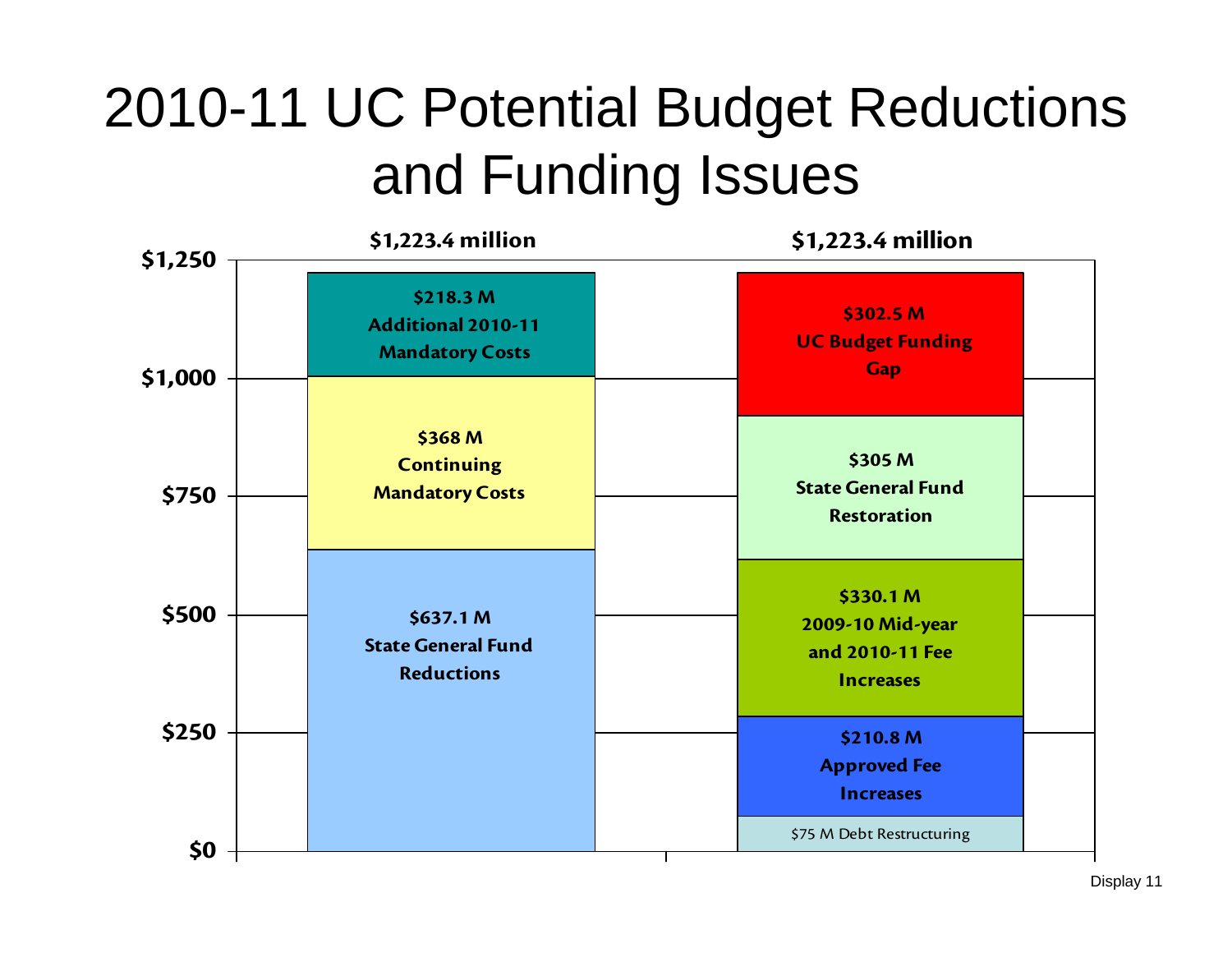# New Fee Revenue How will it benefit UC?

- Increase financial aid
- -Restore some class offerings
- -Restore services for students and library hours
- - Return to faculty hiring – although more slowly than in the past
- -Address faculty retention issues
- -End the furlough program on August 31
- No Educational Fee revenue is used to support capital facility projects.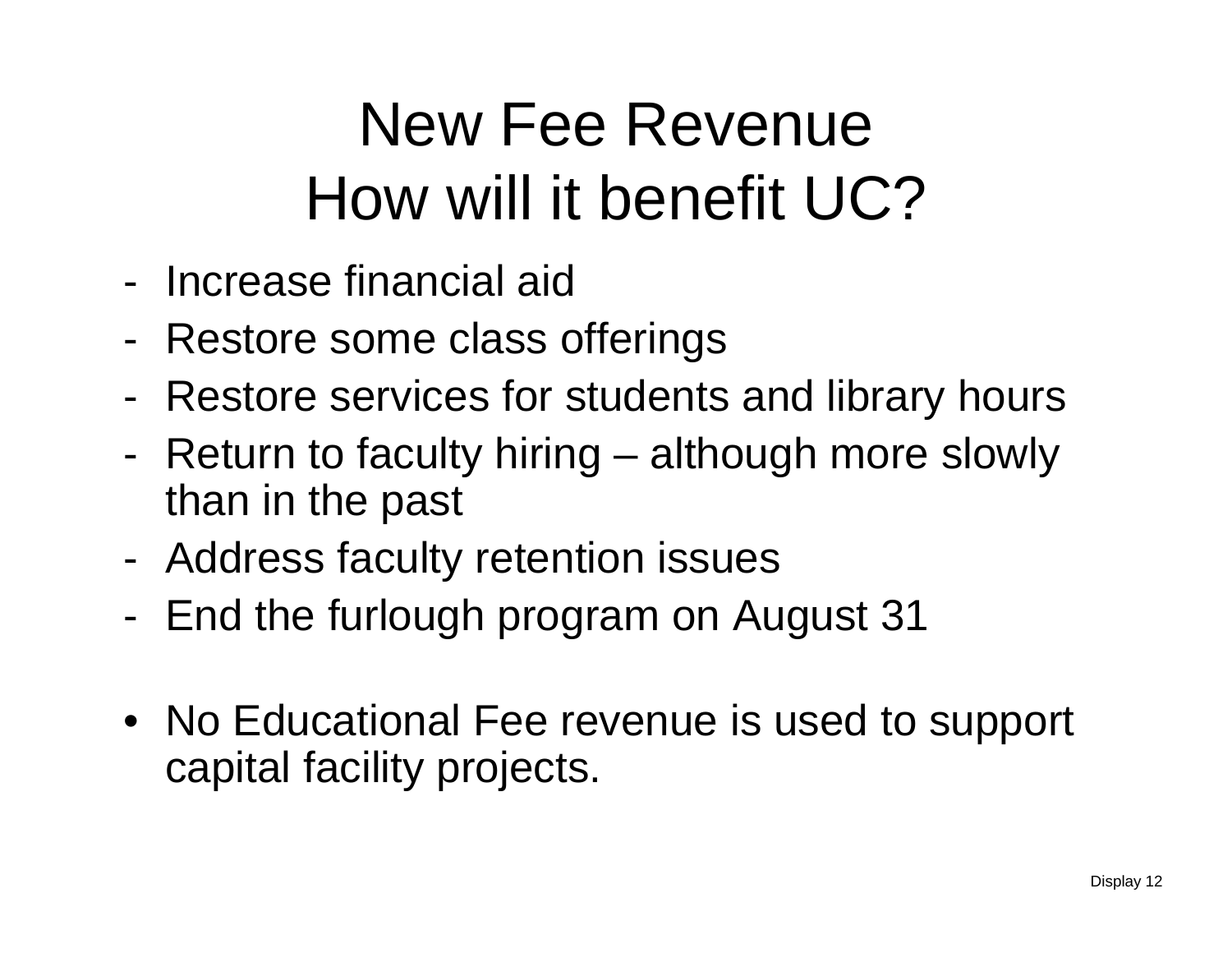#### Financial Aid for UC Undergraduates

- Financial aid and tax credits provided more than \$1.7 billion to UC undergraduates in 2008-09
- 55% of undergraduates received \$1 billion in grants and scholarships with an average award of \$11,100
- One-third of undergraduates are low-income, Pell Grant recipients, more than any other comparable research university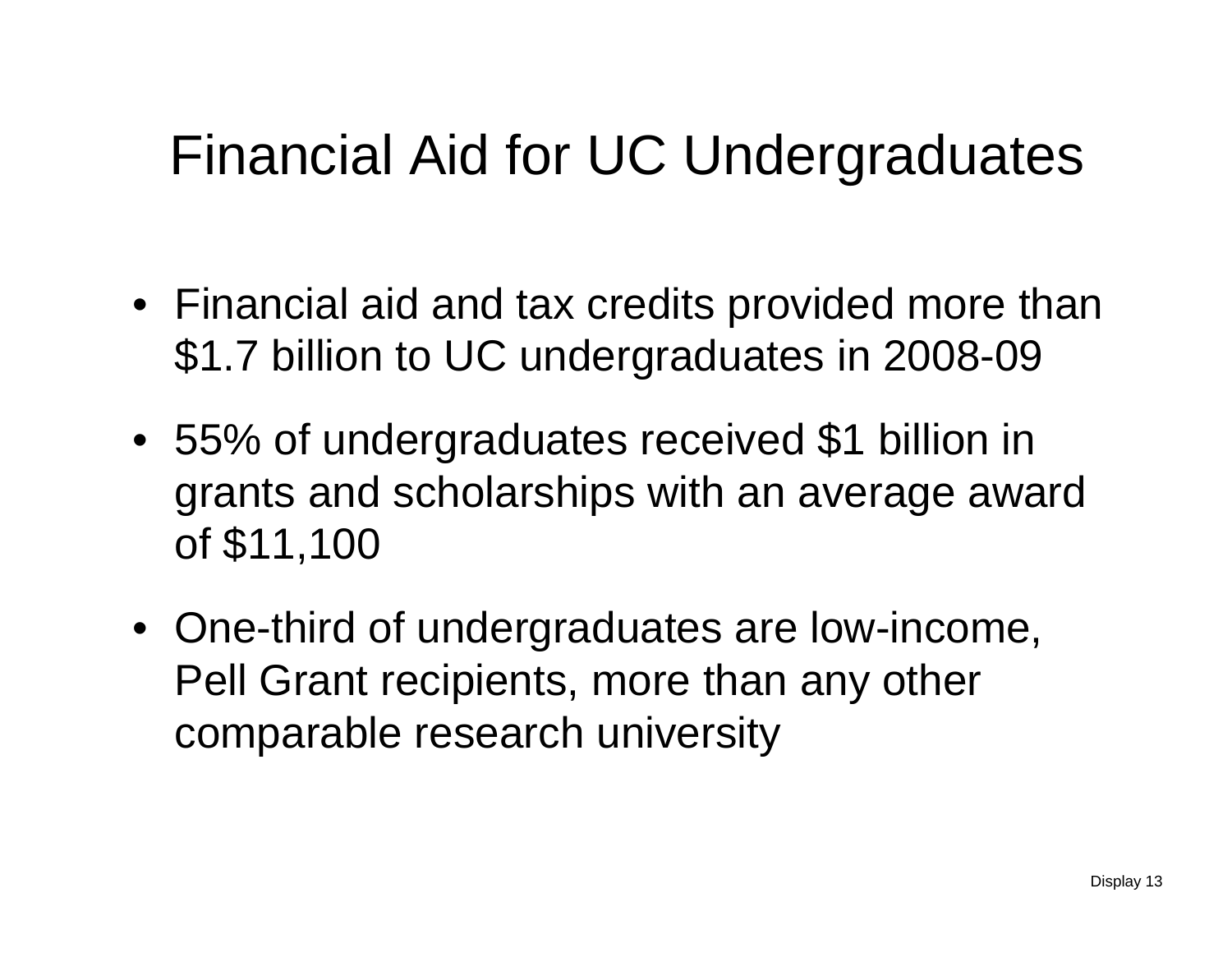#### Financial Aid Enhancements: 2009-10

- Augmentations to Cal Grants and UC grants to cover fee increases of lower-income students
- Pell Grant expansion raising maximum award by \$619, from \$4,731 to \$5,350
- Tuition tax credit expansion raising maximum credit and raising income ceiling
- Introduction of Blue and Gold Opportunity Plan ensuring systemwide fees coverage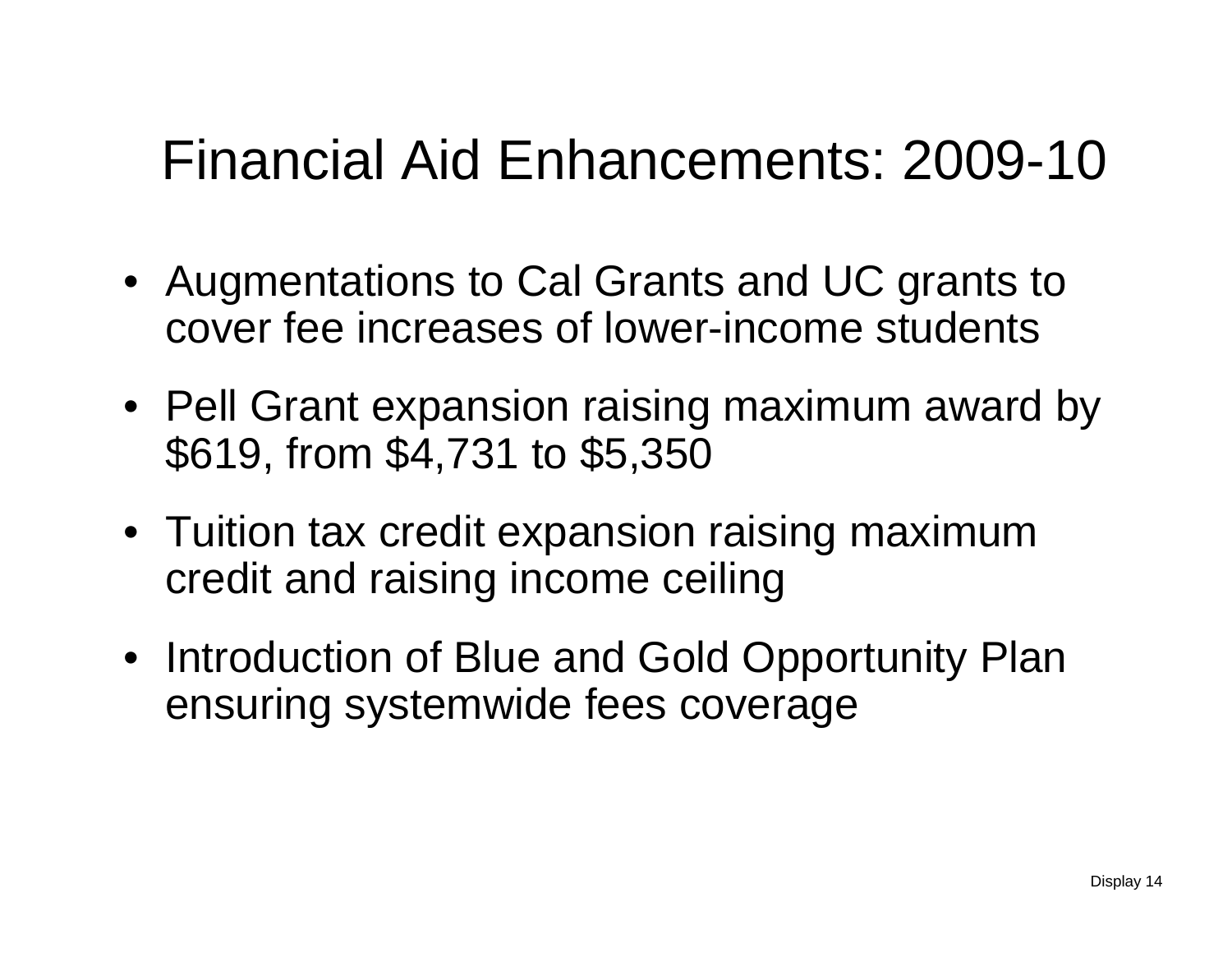#### Financial Aid Enhancements: 2010-11

- Continue Undergraduate 33% return-to-aid policy and Graduate 50 % RTA
- Augmentations to Cal Grants to cover fee increases
- Further Pell Grant expansion raising maximum award by \$200 to \$5,550
- Expansion of Blue and Gold Opportunity Plan to include students with family income up to \$70,000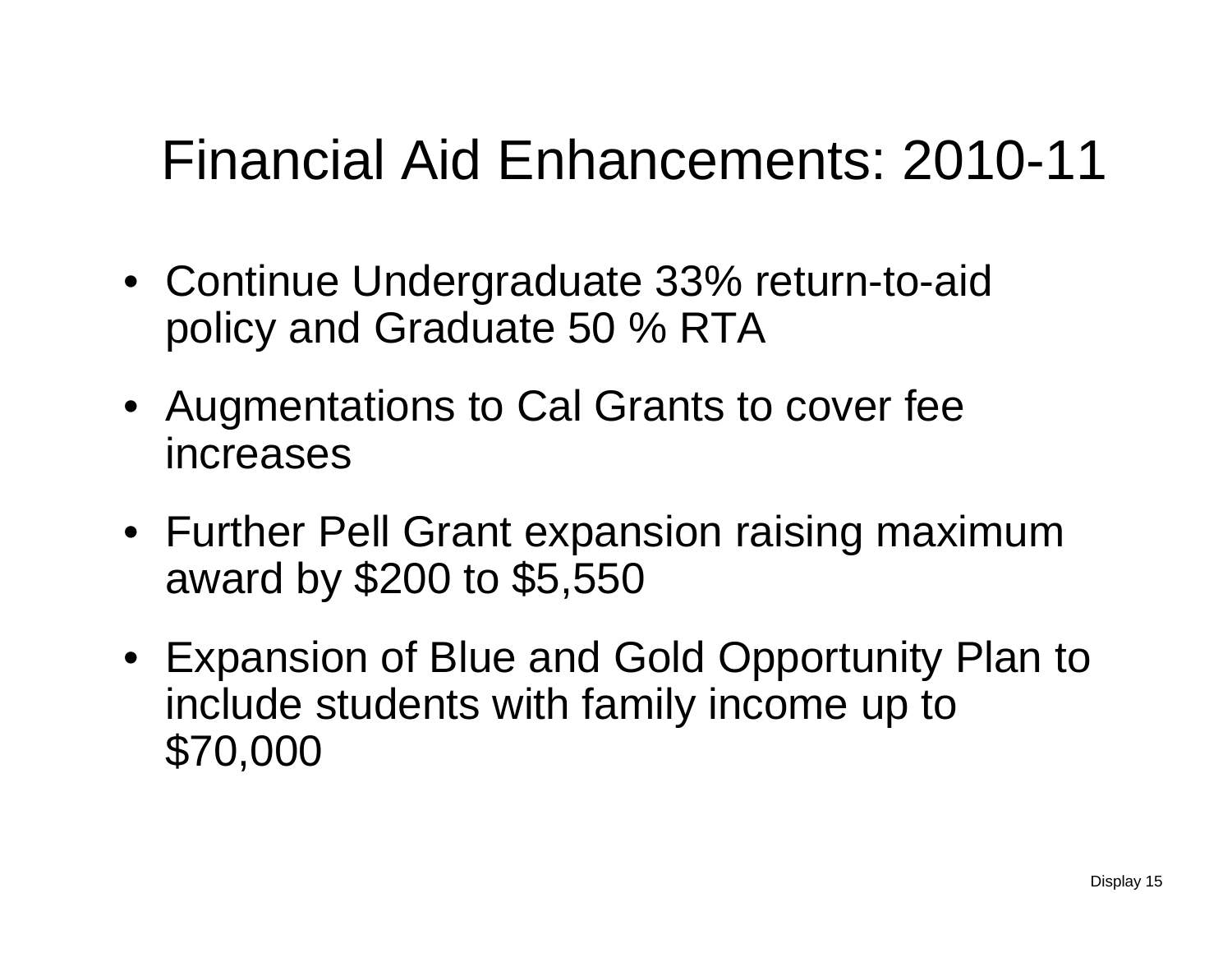#### Estimated Financial Aid and Systemwide Fees

Average Per Undergraduate by Parent Income, 2008-09 through 2010-11



**Tax Credits Net Fee CostsGrants & Scholarships**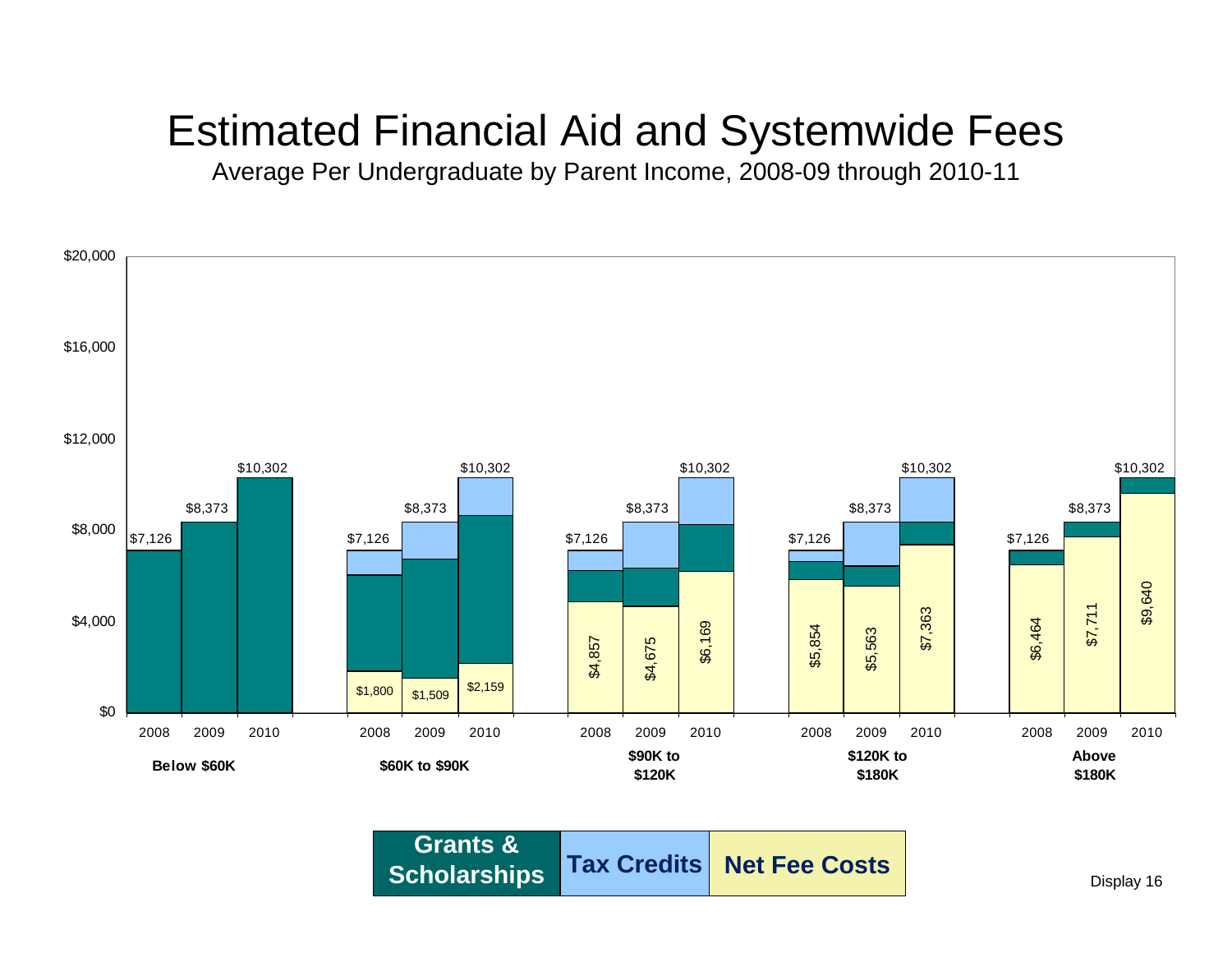#### Estimated Change in Undergraduate Net Fee Costs

2009-10 and 2010-11, relative to 2008-09



Parent Income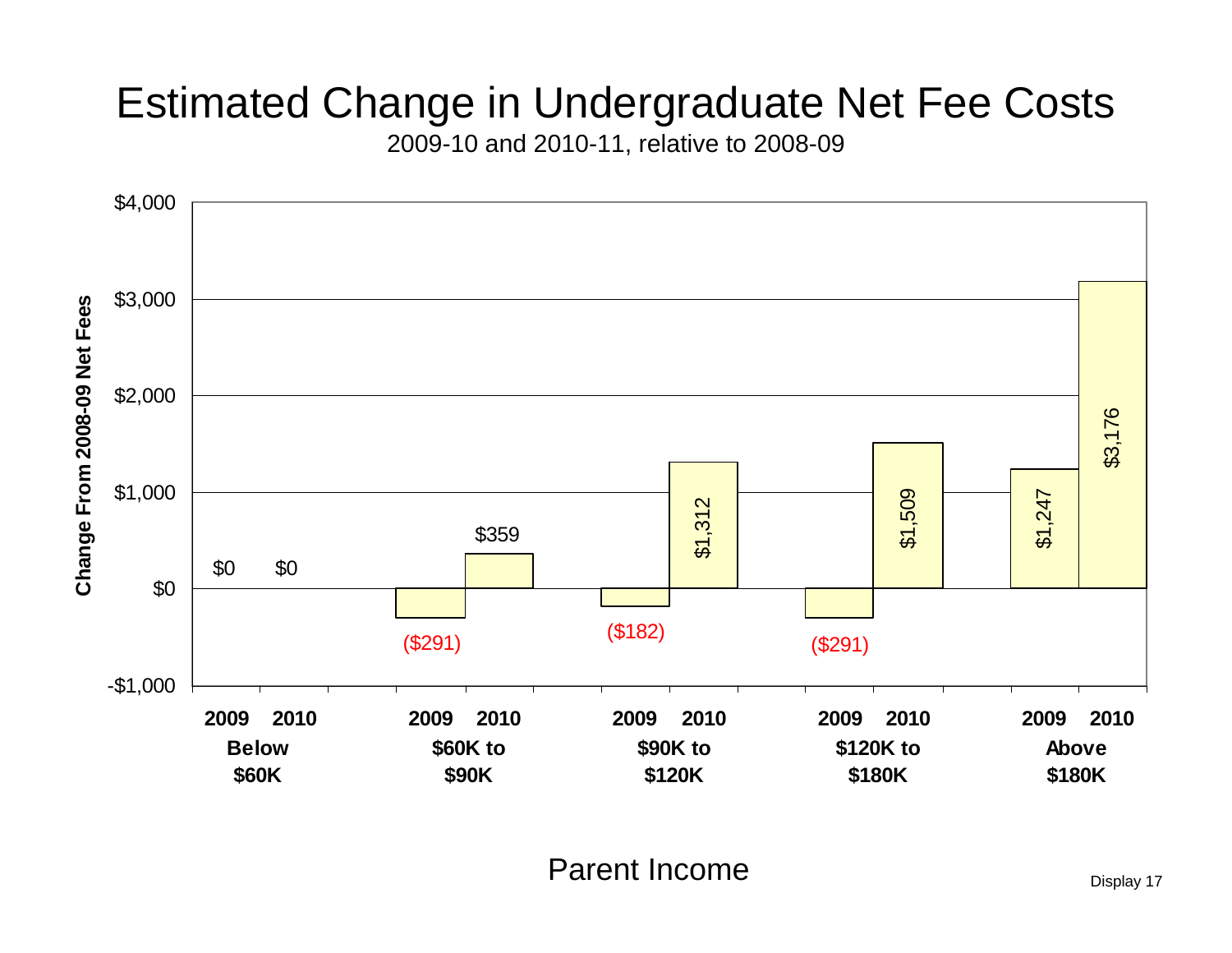#### Estimated Change in Net Cost of Attendance

2009-10 and 2010-11, relative to 2008-09